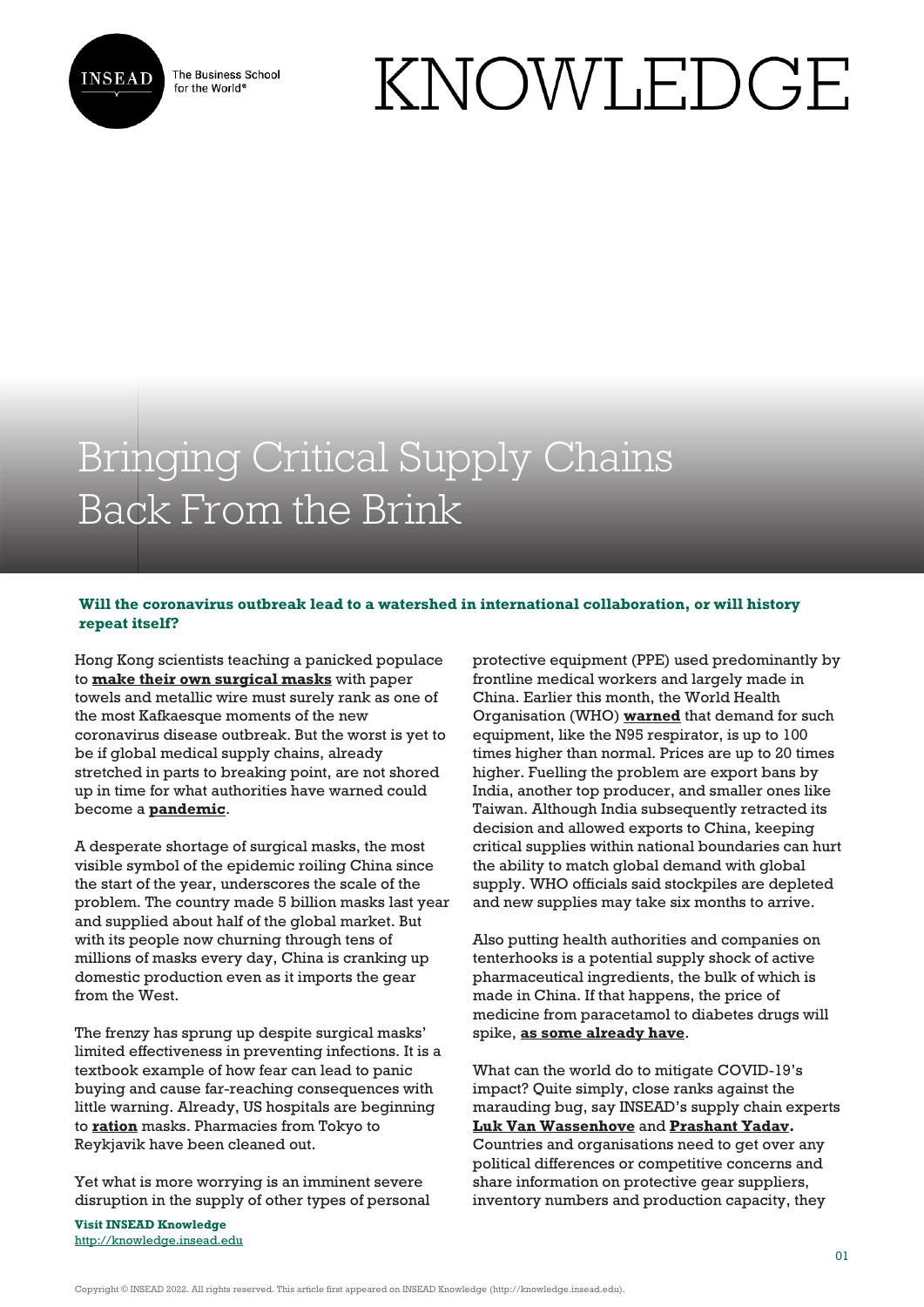say. In the longer run, changing the approach to making drugs, creating global governance and building local capacities will be key to fighting disease outbreaks.

If countries and organisations are willing to at least share openly what they have, said Van Wassenhove, who is INSEAD Emeritus Professor of Technology and Operations Management, it will be easier to figure out where the most acute shortages are as well as pre-empt shortages elsewhere.

"If you don't know what demand is – which in this case is pretty much expected – and you don't know what supply is, then it becomes mission impossible," he said in an interview with *Knowledge*. "So we should have a better view on what is available and then see what alternatives are available."

#### **Rationing rules**

INSEAD Affiliate Professor of Technology and Operations Management Yadav said if supply falls to critical lows, "we'll have to think about other kinds of rationing rules for what we would call high priority demand (of health workers)".

"But just the lack of information about supply sources, inventory, manufacturing capacity will be a big hurdle," he said at a **[panel discussion](https://www.cgdev.org/event/battling-coronavirus-world-ready)** last week at the Centre for Global Development in Washington, DC.

Switching to new supply sources when transparency is lacking could lead to its own problems, Yadav said. "We don't have a way to figure out products specifications which can allow us to very quickly switch suppliers." So if the new supplier produces in different specifications, authorities will have to "retrain healthcare professionals on appropriate use for a new equipment."

Knowledge of varying specifications or standards would also help maximise resources, said Van Wassenhove, who leads the INSEAD Humanitarian Research Group. "You may have stuff B that can help you, but you're trained to use A...So you may say, 'Okay, I can send it to China or I can send it to somewhere else because people are trained to use this.'"

#### **Time to ditch 'one bug, one drug'**

Beyond COVID-19, said Yadav, we need to think about creating new sources of supply of diagnostic tools and medical countermeasures including antiviral agents and vaccines. He called for a move away from the current "one bug, one drug" product development and manufacturing approach to a combo or platform one whenever science allows.

"Would you develop just a Zika diagnostic, or would you do a Zika plus chikungunya plus dengue plus yellow fever diagnostic? That way you can pool the demand from multiple pathogens together and as a result create a more stable source of supply," he said.

"We should not shy away from a platform approach because it is a little bit more expensive. We as society should be willing to pay for such platforms."

#### **Human nature and behavioural hurdles**

One might think that after the pandemics and epidemics of recent years, from SARS, H1N1, Ebola and MERS, countries would already have put in place a governance system that facilitates reasonable exchanges and sharing. But no. And it's often not for lack of money.

"After every disaster, people realised that they were poorly prepared, that it would have been much more efficient and much less costly to be better prepared, and then make all of these vows and promises," observed Van Wassenhove. "After three or six months, everything's forgotten – until the next disaster."

"So it is governance, but it's also behavioural. It's human nature in a way. We need to work on them." The World Health Organisation, which is largely funded by voluntary donations from governments and private organisations, **[coordinates and](https://www.cfr.org/backgrounder/world-health-organization) [facilitates](https://www.cfr.org/backgrounder/world-health-organization)** any international response and cooperation but relies on member states to monitor and report crises.

Human nature aside, investing in good surveillance systems and building **[local capabilities](https://knowledge.insead.edu/blog/insead-blog/local-capacity-building-crucial-to-contain-pandemics-7506)** that can be deployed relatively quickly are imperative. "Welltrained people, protective equipment, warehouses, mobile laboratories – we could do that if we have the money and the willingness of organisations to collaborate," said Van Wassenhove. "The cost is relatively low if you compare it to the cost of this outbreak now."

Less than two months since China reported the COVID-19 outbreak on 31 Dec, much could still be done. Future generations might yet remember this epidemic as the event that rewrote the public health emergency playbook, rather than the latest instance of history repeating itself. Right now, there is no time to lose.

*Don't miss our latest content. Download the free [INSEAD Knowledge](https://knowledge.insead.edu/mobile-apps) app today.*

*Follow INSEAD Knowledge on [Twitter](https://twitter.com/inseadknowledge) and [Facebook](https://www.facebook.com/Knowledge.insead).*

**Visit INSEAD Knowledge** <http://knowledge.insead.edu>

Copyright © INSEAD 2022. All rights reserved. This article first appeared on INSEAD Knowledge (http://knowledge.insead.edu).